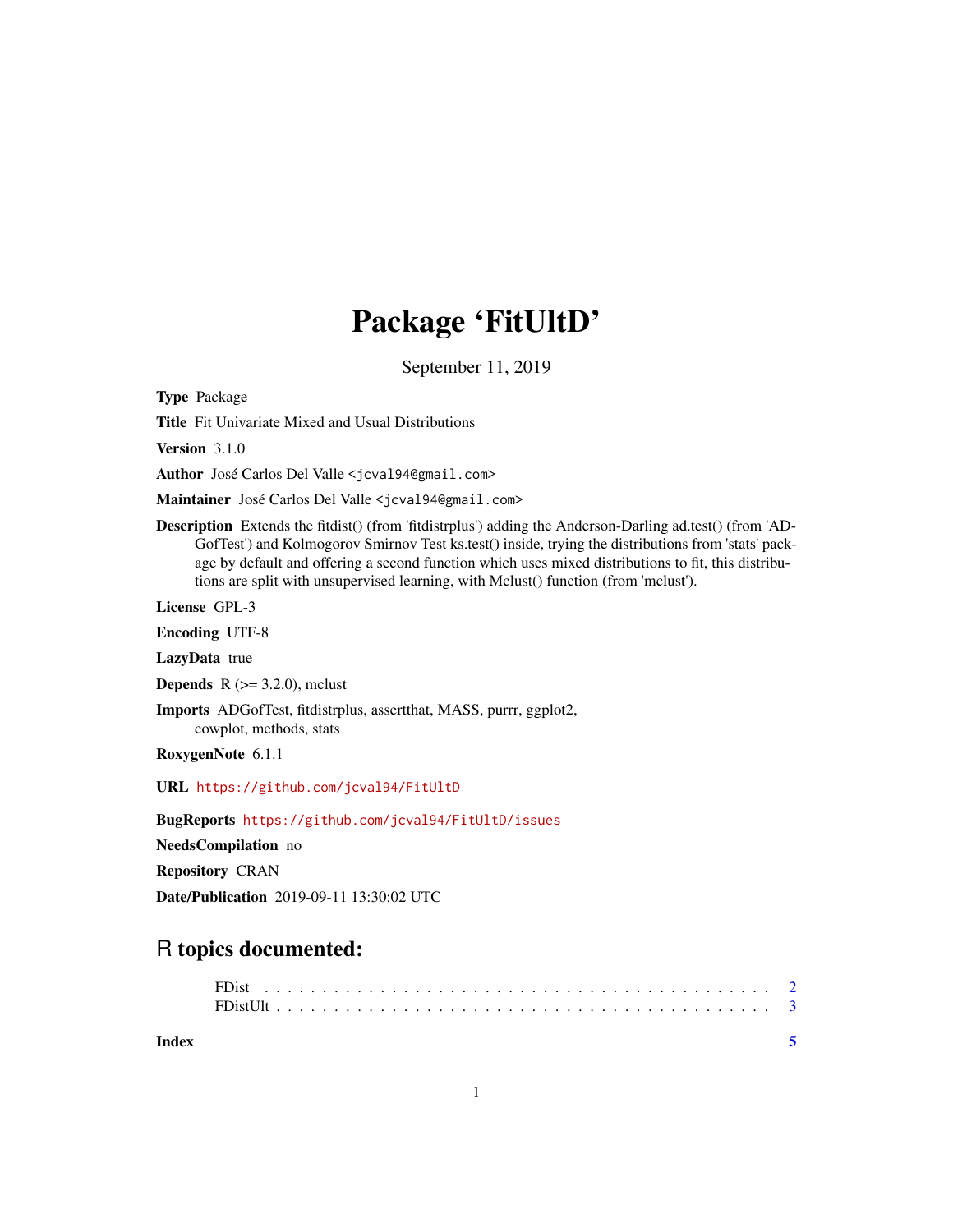<span id="page-1-0"></span>FDist *Fit of univariate distributions with censored data ignored by default or can be inputed.*

#### Description

Fit of univariate distributions with censored data ignored by default or can be inputed.

#### Usage

FDist(X, gen = 1, Cont = TRUE, inputNA, plot = FALSE,  $p.val\_min = 0.05$ ,  $crit = 2$ ,  $DPQR = TRUE$ )

#### Arguments

| X           | A random sample to be fitted.                                                                                                                                                                                                                  |
|-------------|------------------------------------------------------------------------------------------------------------------------------------------------------------------------------------------------------------------------------------------------|
| gen         | A positive integer, indicates the sample length to be generated by the fit, 1 by<br>default.                                                                                                                                                   |
| Cont        | TRUE, by default the distribution is considered as continuos.                                                                                                                                                                                  |
| inputNA     | A number to replace censored values, if is missing, only non-censored values<br>will be evaluated.                                                                                                                                             |
| plot        | FALSE. If TRUE, a plot showing the data distribution will be given.                                                                                                                                                                            |
| p.val_min   | 0.05, minimum p.value for Anderson Darling and KS Test to non-reject the null<br>hypothesis and continue with the process.                                                                                                                     |
| crit        | A positive integer to define which test will use. If 1, show the distributions which<br>were non-rejected by the Anderson Darling or Kolmogorov Smirnov tests, in<br>other cases the criterion is that they mustn't be rejected by both tests. |
| <b>DPOR</b> | TRUE, creates the distribution function, density and quantile function with the<br>names dfit, pfit and qfit.                                                                                                                                  |

#### Value

Calculate the distribution name with parameters, a function to reproduce random values from that distribution, a numeric vector of random numbers from that function, Anderson Darling and KS p.values, a plot showing the distribution difference between the real sample and the generated values and a list with the random deviates genetator, the distribution function, density and quantile function

#### Examples

```
set.seed(31109)
FIT1<-FDist(rnorm(1000,10),p.val_min=.03,crit=1,plot=TRUE)
#Random Variable
FIT1[[1]]
```
#Random numbers generator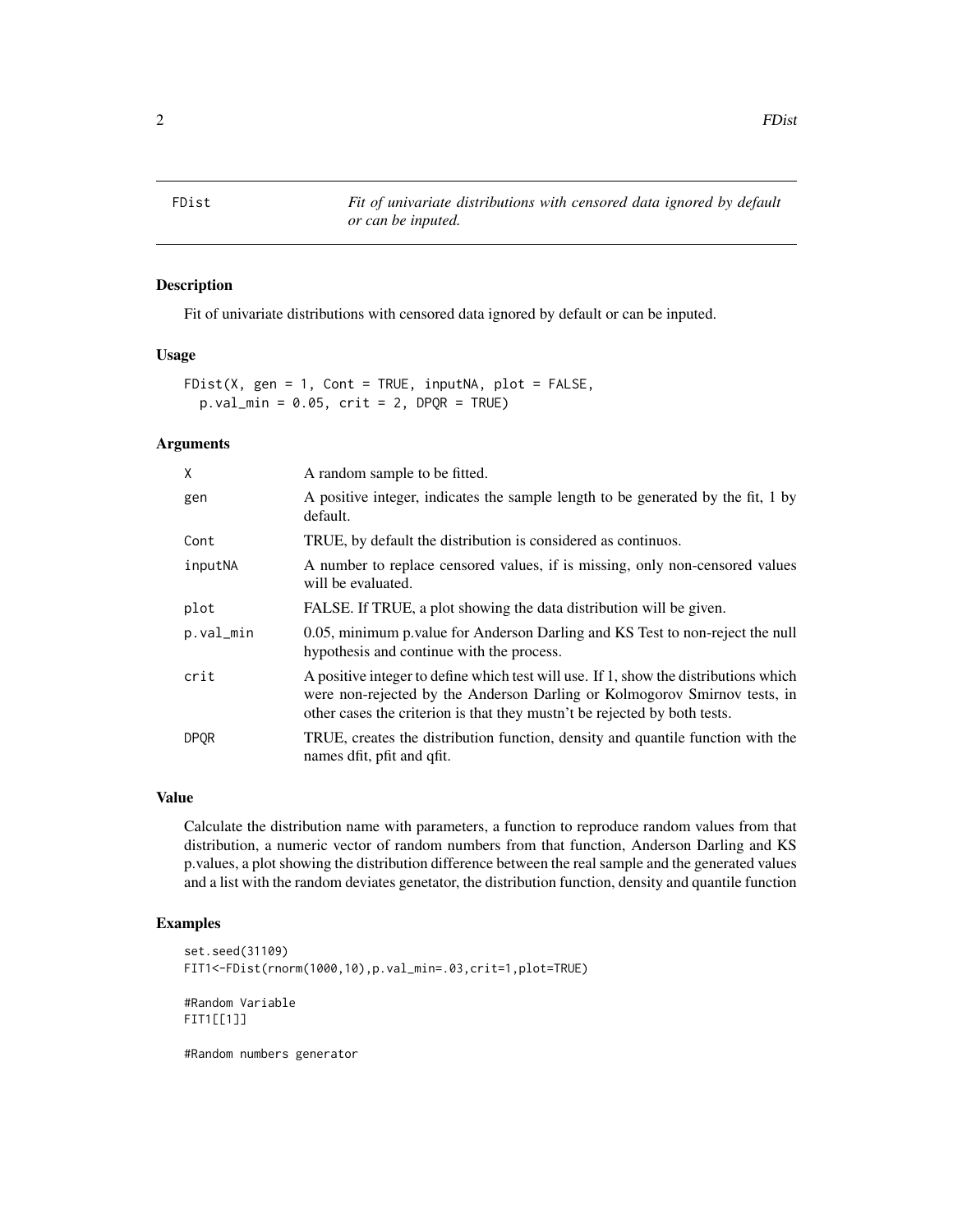#### <span id="page-2-0"></span> $FDistUlt$   $3$

FIT1[[2]]() #Random sample FIT1[[3]] #Goodness of fit tests results FIT1[[4]] #Plot FIT1[[5]]

#Functions r, p, d, q FIT1[[6]]

| FDistUlt | Fits a set of observations (random variable) to test whether is drawn |
|----------|-----------------------------------------------------------------------|
|          | from a certain distribution                                           |

#### Description

Fits a set of observations (random variable) to test whether is drawn from a certain distribution

#### Usage

```
FDistUlt(X, n.obs = length(X), ref = "OP", \text{crt} = 1, \text{plot} = \text{FALSE},
  subplot = FALSE, p.val.min = 0.05)
```
#### Arguments

| $\times$  | A random sample to be fitted.                                                                                                            |
|-----------|------------------------------------------------------------------------------------------------------------------------------------------|
| n.obs     | A positive integer, is the length of the random sample to be generated                                                                   |
| ref       | Aumber of clusters to use by the kmeans function to split the distribution, if isn't<br>a number, uses melust classification by default. |
| crt       | Criteria to be given to FDist() function                                                                                                 |
| plot      | FALSE. If TRUE, generates a plot of the density function.                                                                                |
| subplot   | FALSE. If TRUE, generates the plot of the mixed density function's partitions.                                                           |
| p.val_min | Minimum p. value to be given to non-reject the null hypothesis.                                                                          |

#### Value

A list with the density functions, a random sample, a data frame with the KS and AD p.values results, the corresponding plots an the random numbers generator functions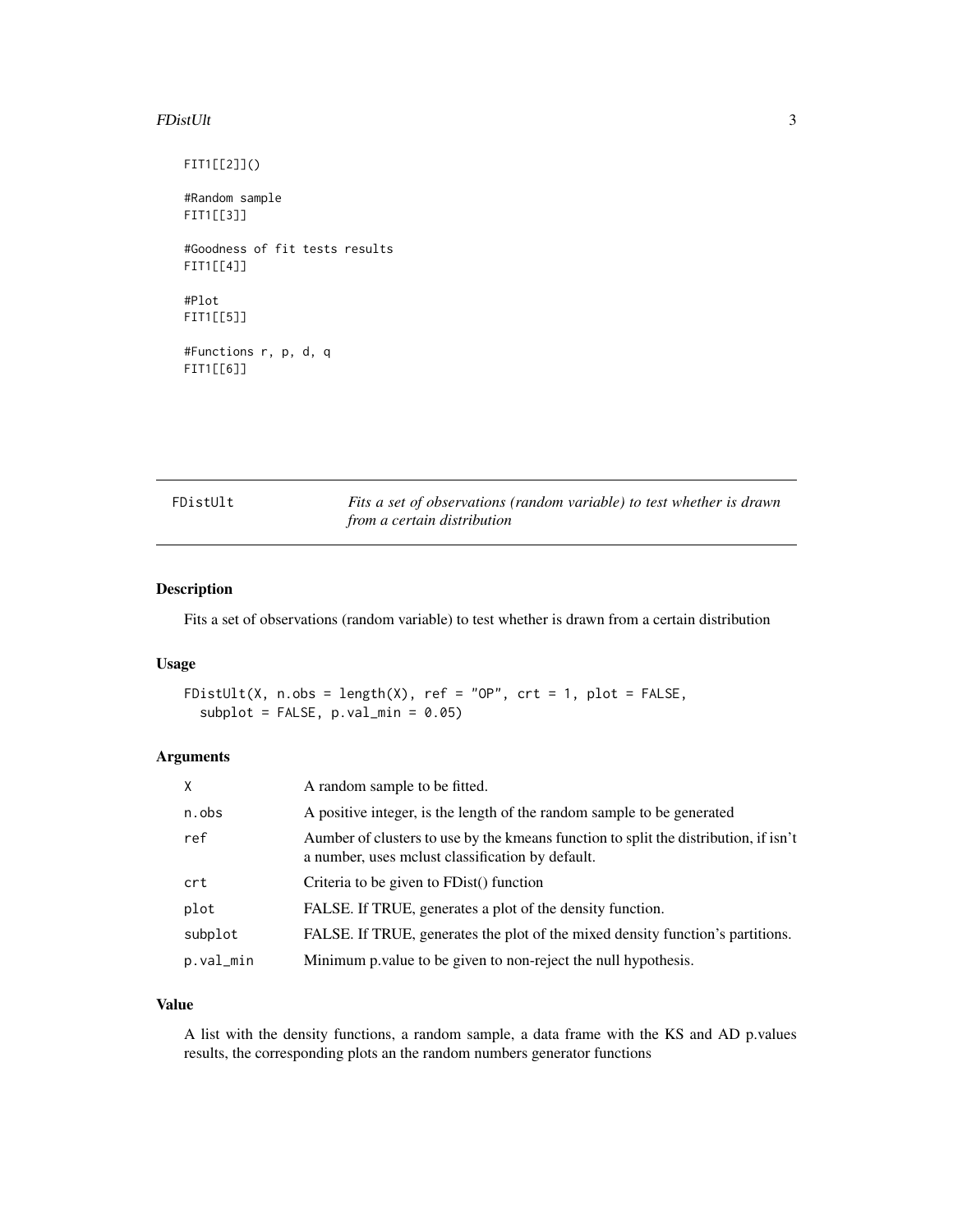### Examples

```
set.seed(31109)
X<-c(rnorm(193,189,12),rweibull(182,401,87),rgamma(190,40,19))
A_X<-FDistUlt(X,plot=TRUE,subplot=TRUE)
A_X<-FDistUlt(X,plot=TRUE,subplot=TRUE,p.val_min=.005)
# Functions generated
A_X[[1]][[1]]()
# Random sample
A_X[[2]]
#Distributions
A_X[[3]]
# Plots
par(mfrow=c(1,2))
A_X[[4]][[1]]
A_X[[4]][[2]]
# More functions
A_X[[5]][[1]]()
```